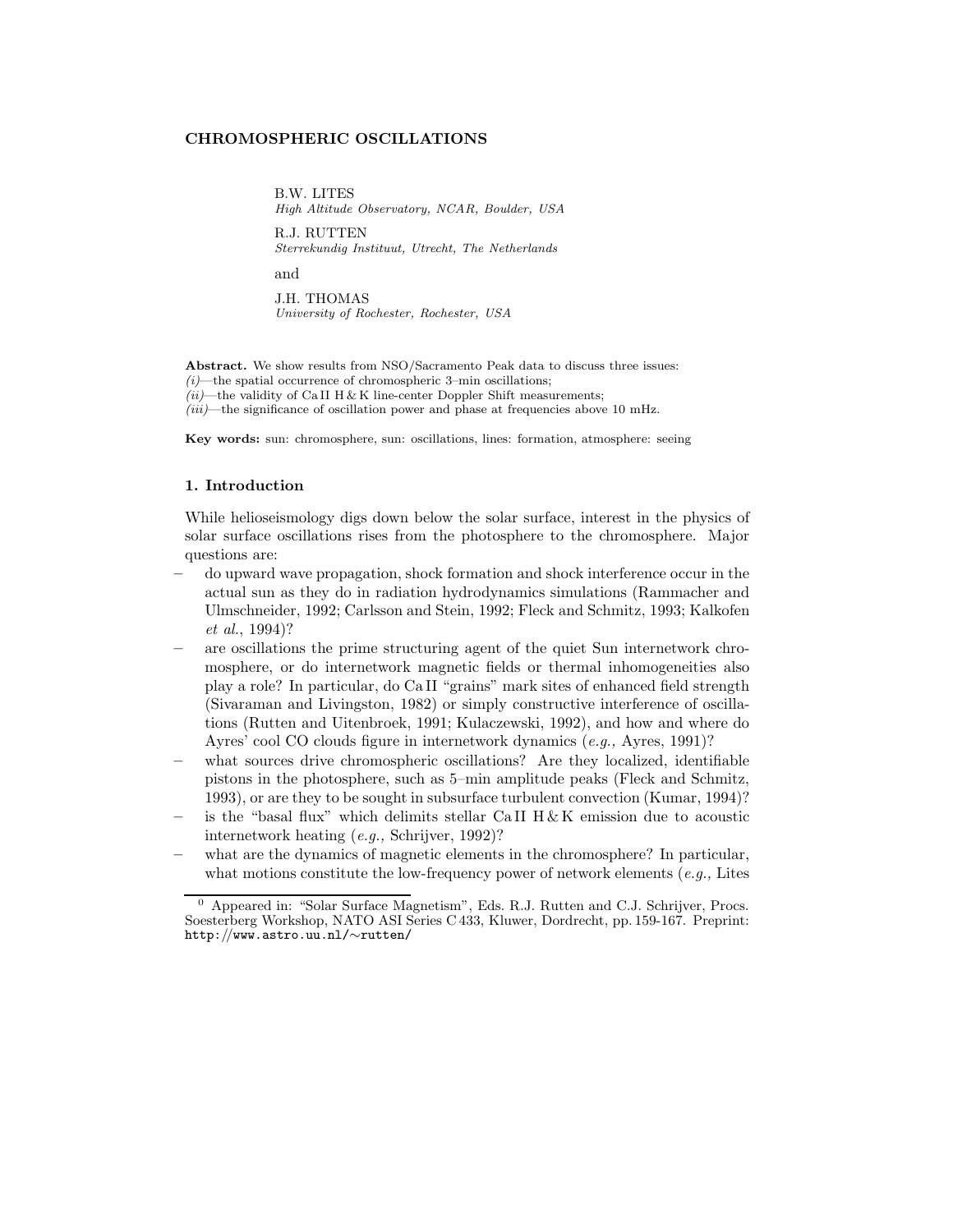*et al.*, 1993) and what causes the non-linear nature of umbral flashes (cf. Lites, 1992)?

We won't give a definitive answer to any of these questions in this contribution, but we discuss three observation-oriented topics that bear on each, from data assembled to study chromospheric dynamics with good resolution in height. A more detailed analysis will be published elsewhere. Here we note apparent large-scale spatial variations in the occurrence of quiet Sun fluctuations with 2–4 min periodicity, we demonstrate the validity of measuring Doppler shifts from line-center displacements of CaII  $H \& K$ , and we cast doubt on the significance of observed power at frequencies above  $f \approx 10 \text{ mHz}$  even when non-zero phase differences are observed.

## **2. Observations**

The Vacuum Tower Telescope at the National Solar Observatory/Sacramento Peak was used to take CCD spectrograms containing:

- **–** the extended (1 nm) blue wing of the Ca II H line. This wing contains numerous blends and "continuum" windows which permit tracing velocity and intensity fluctuations as a function of height throughout the photosphere and low chromosphere;
- **–** the core of Ca II H, a much cleaner diagnostic for chromospheric dynamics than the Ca II infrared lines or H $\alpha$ , although it is very opaque (cf. Lites *et al.*, 1993);
- **–** He I 1083.04 nm. This line is difficult to measure in quiet regions, but it represents a reliable Doppler indicator because it is optically thin (cf. Lites, 1986).

Various sequences were obtained during October 1991, containing internetwork, network, pores, and small spots. We display a small subset of the results here.

### **3. Chromospheric power patterns**

Figures 1 and 2 show power (actually its square root, *i.e.,* the rms amplitude of velocity fluctuations) as function of spatial position along the slit and of Fourier frequency, determined from the line-center Doppler shifts of He I 1083.0, Ca II H, the strong AlI resonance line in the H wing and a weak Fe I blend in the H wing. Larger amplitude is displayed as black. Figure 1 is from quiet Sun data while Fig. 2 is for a field with a small pore.

The quiet-Sun results in the two photospheric panels on the right in Fig. 1 show familiar changes with height in oscillation properties. The weak Fe I line has two bands of enhanced power, for p–mode oscillations  $(3-5 \text{ mHz})$  and for granulation  $(0-$ 1 mHz), respectively, without network/internetwork distinction in either band. The stronger AlI line loses the granulation, but gains contribution from propagating acoustic waves with frequencies  $f > 5.5$  mHz; its oscillation band stretches from 3 mHz to 7 mHz. The network is not yet distinct.

The two left-hand panels are for the overlying chromosphere. The Ca II H core shows a marked disparity between network and internetwork Doppler shift variations. Network elements primarily have long-period fluctuations in the chromosphere, best seen in the cores of the H & K lines (Lites *et al.*, 1993). The internetwork contains power primarily in the so-called 3–min band (4–8 mHz or 4–2 minute periodicity;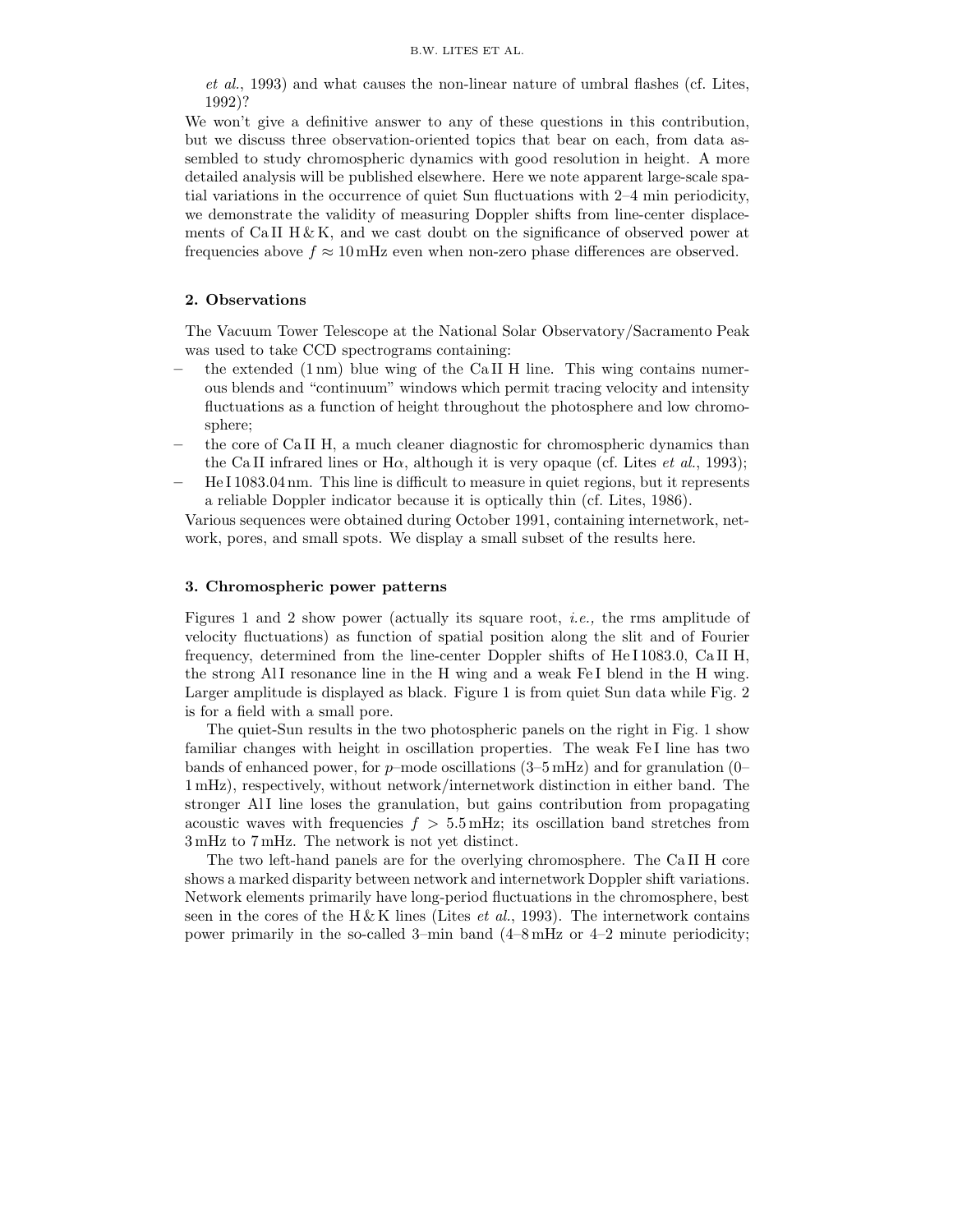

Fig. 1. Quiet-sun velocity power spectra from four lines that were registered simultaneously, respectively He I 1083.0 (upper left panel), Ca II H<sub>3</sub> (396.85 nm, lower left), the strong Al I 396.154 nm resonance line (upper right), and the weak Fe I 396.344 nm line (lower right). The slit crossed network around position 100, as evident in Ca II H. The striping at the far right in the He I panel is due to correction for differential refraction along the slit.

the term "3–min" denotes the whole band), but in Fig. 1 there is enhanced power in this band only on the far right. This spatial amplitude variation is our first topic of discussion.

The comparable quiet Sun display in Fig. 4 of Lites *et al.* (1993) also shows large spatial variation in the amount of 3–min power across the internetwork regime, but it is even more striking here; the internetwork regime does not show enhanced 3–min power along most of the spectrograph slit. A movie produced from simultaneous slitjaw images taken in the core of the Ca II K line shows corresponding absence of "grain" activity over the whole field except at the top, here crossed by the slit at the right. In other data sets,  $e.g.,$  the La Palma  $K_{2V}$  filtergram movie discussed by Brandt *et al.* (1992, and in these proceedings), similar large-scale variation in 3–min power is noticeable.

Thus, it seems that only parts of quiet Sun internetwork regions partake in the large-amplitude 3–min oscillations that produce repeated, "standard" bright Ca II  $K_{2V}$  and  $H_{2V}$  grains appearing in the repeated, well-defined development patterns (see Rutten and Uitenbroek, 1991), that are so strikingly well reproduced by the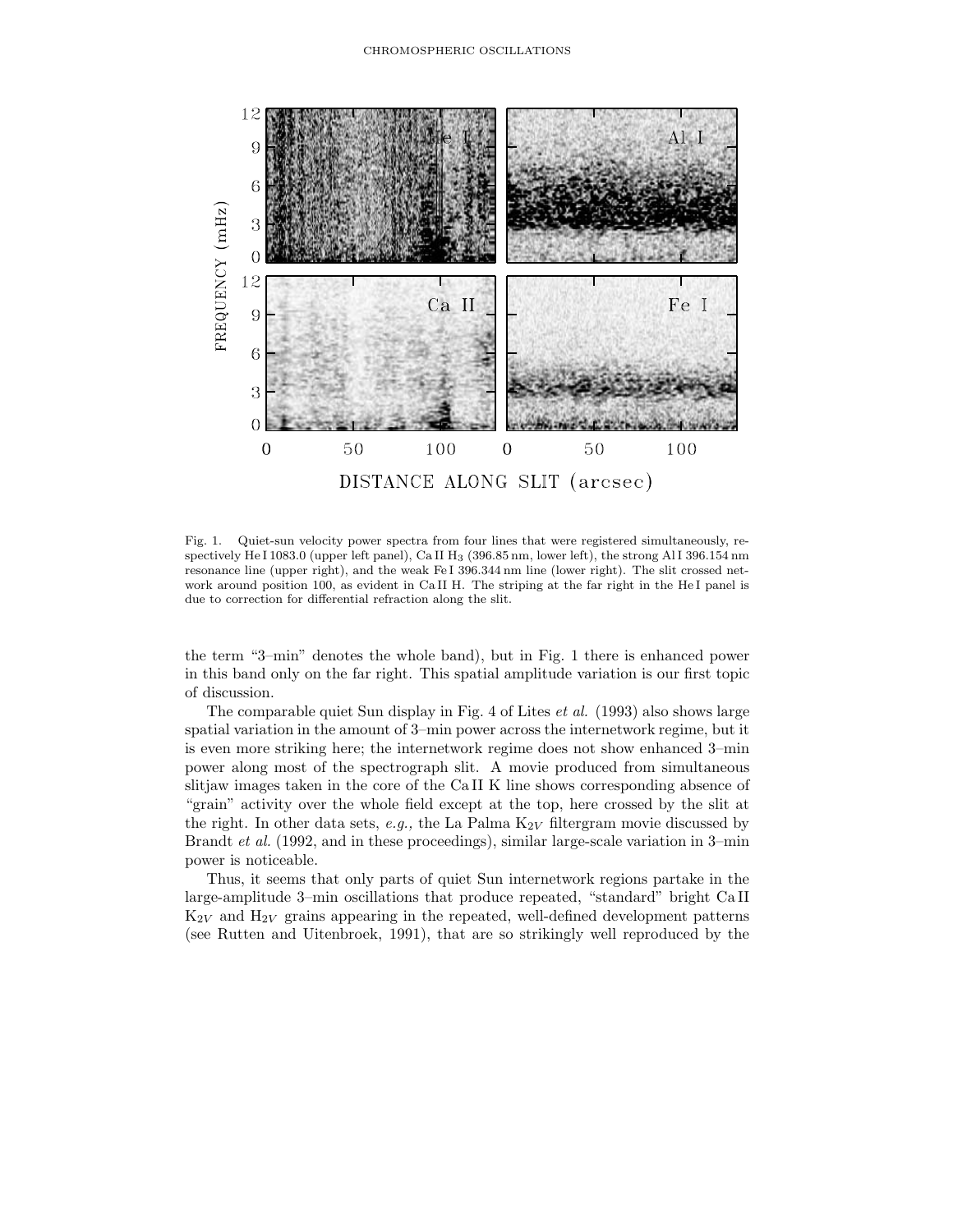

Fig. 2. Power spectra as in Fig. 1 for an area containing a small pore (marked by the symbols U at the top).

numerical radiation hydrodynamics simulations of Carlsson and Stein (1992). In fact, the wave train in the data of Lites *et al.* (1993) emulated by Carlsson and Stein is one of only a few in that data set; similarly, Fig. 2 of Kulaczewski (1992) seems to contain no regular "grain train" comparable to the patterns seen in panels 114–120 of Fig. 4 of Cram and Damé (1983). Such trains seem to be fairly rare.

The results of Sivaraman and Livingston (1982) indicate that the brighter Ca II internetwork grains are related to concentrations of internetwork field; the long-lived "persistent flasher" reported by Brandt *et al.* (1992) and discussed by Brandt *et al.* elsewhere in these proceedings is undoubtedly anchored magnetically. Deeper down, the photospheric results of Brown *et al.* (1992) show increased 3–min power near to, but just outside of, plage.

We infer that spatial variations of 3–min power may result not only from wave interference, such as between 3–min and 5–min oscillations (Rutten and Uitenbroek, 1991), between successive 3–min waves excited by a 5–min piston (Fleck and Schmitz, 1993), and between direct and once-refracted outgoing waves (Kumar, 1994; Duvall *et al.*, 1993), but also from large-scale spatial source distributions which are connected to the magnetic topology.

Fig. 2 is from a less quiet field, containing a small pore for which the symbols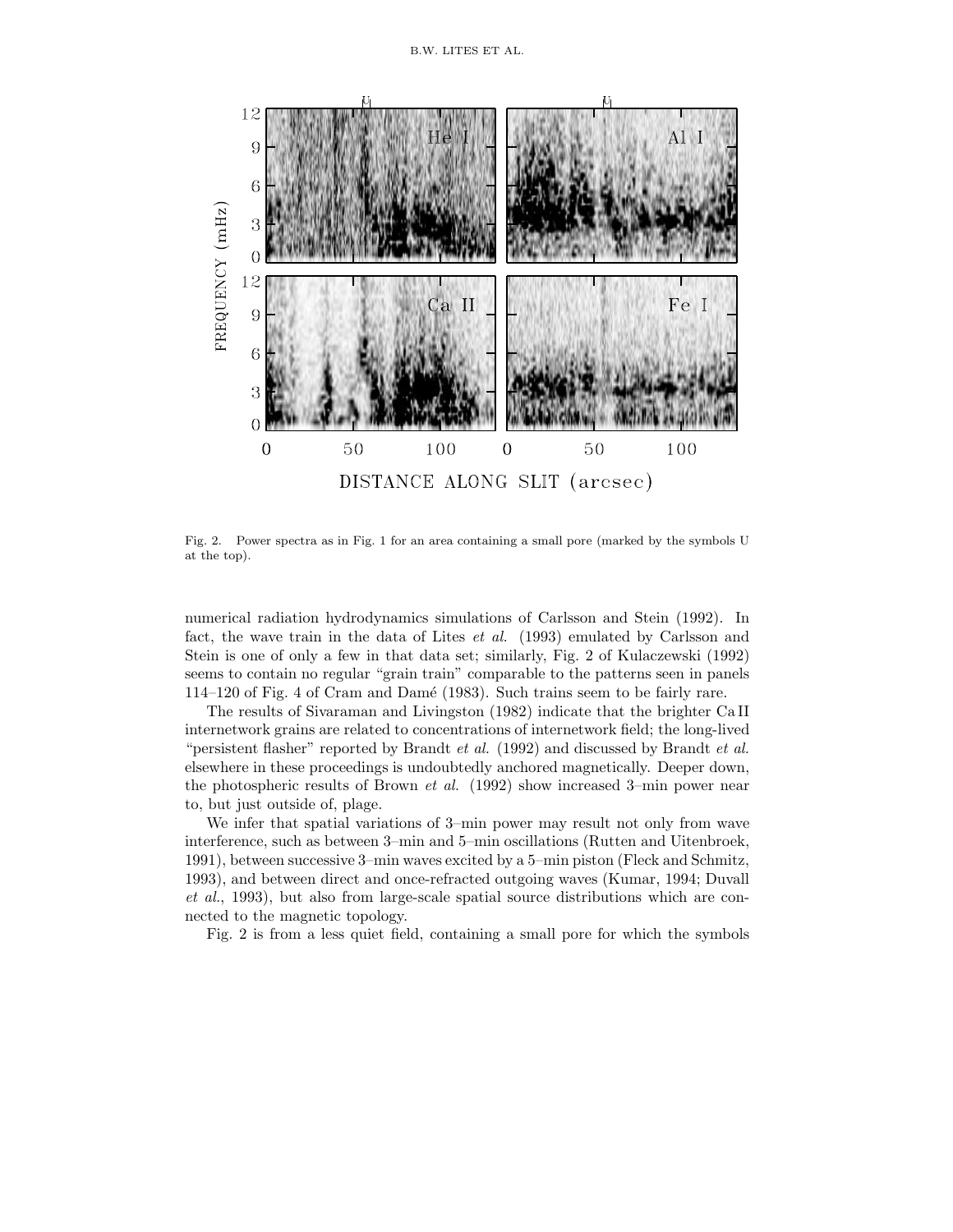Umark the spatial position of the umbra. This display is indeed more confused. The photospheric panels are less homogeneous than for the quiet Sun Fig. 1. The chromospheric panels show not much 3–min power, except for the pore, but contain much power at 5 min and longer periods at the right. The AlI panel lacks 3-min power in that area. The high– $f$  columns at the pore location are undoubtedly due to seeing (see below).

Disentangling the complexities of these spatial power variations requires twodimensional data sets, in large quantity to obtain sufficient statistical significance. Long sequences are needed to employ long-term migration behavior as diagnostic to identify long-lived oscillators such as the flasher described by Brandt *et al.*

## **4. Chromospheric velocity measurement**

The upper-left panels in Figs. 1 and 2 show power spectra from He I 1083.0 Doppler shifts. They are very noisy, but nevertheless show close correspondence to the Ca II H panels. This correspondence validates the interpretation of  $H_3$  wavelength shifts as indicative of true material motion. The Ca II H line is very opaque while the He I line is optically thin; correspondence between line-center shifts measured from these two disparate lines implies that actual Doppler shifts are indeed sampled.

We elaborate on this comparison with phase difference diagrams in Figs. 3 – 5. Fig. 3 shows phase-difference spectra between the  $(R - V)/(R + V)$  ratio and line-center Doppler shift for Ca II H, where R is the  $H_{2R}$  intensity and V the  $H_{2V}$ intensity. The  $(R - V)/(R + V)$  ratio is a good proxy for velocity measurement when a substantial part of the  $H_{2R}$  and  $H_{2V}$  intensity modulation is governed by the Doppler shift of the  $H_3$  core, in particular for the "regular" internetwork  $H_{2V}$  grain evolution pattern in which the  $H_{2V}$  intensity peaks at maximum  $H_3$  Doppler shift (Cram and Damé, 1983; Mein *et al.*, 1987). Fig. 3 shows that the  $(R - V)/(R + V)$ ratio agrees closely with H<sup>3</sup> Doppler shift also for the network (left-hand panel) and to some extent even for an umbra (right-hand panel). In the latter, the averages depart significantly from 0◦. The small error bars indicate that the two measures refer to the same atmospheric phenomenon, *i.e.,* umbral flashes in the 3–min band.

The two H-line measurements are compared to He I 1083.0 Doppler shift in Fig. 4, for the internetwork area cut by the slit to the far right in Fig. 1 where the chromospheric 3–min oscillation is relatively strong. The correspondence is good, especially in the 3–min regime where the error bars are smallest. Thus, Ca II H and He I 1083.0 measure internetwork 3–min oscillations in a similar fashion. The rms oscillation amplitudes are also comparable, respectively 1.7 km s<sup>-1</sup> for H<sub>3</sub> and 1.1 km s<sup>-1</sup> for He I 1083.0. This similarity might not be expected from standard hydrostatic formation estimates placing He I 1083.0 response at larger temperature than the Ca II H & K response (Avrett *et al.*, 1994). However, if the chromosphere is pervaded by overtaking shocks as in the simulations of Rammacher and Ulmschneider (1992) and Carlsson and Stein (1992), it is likely that sufficient opacity for detectable signal is provided by a single layer (or blob) of hydrodynamically compressed matter to both lines at the same time.

In contrast, a similar comparison between H<sub>3</sub> Doppler shift and He I1083.0 Doppler shift in the left-hand panel of Fig. 5 for an umbra shows a large, frequency-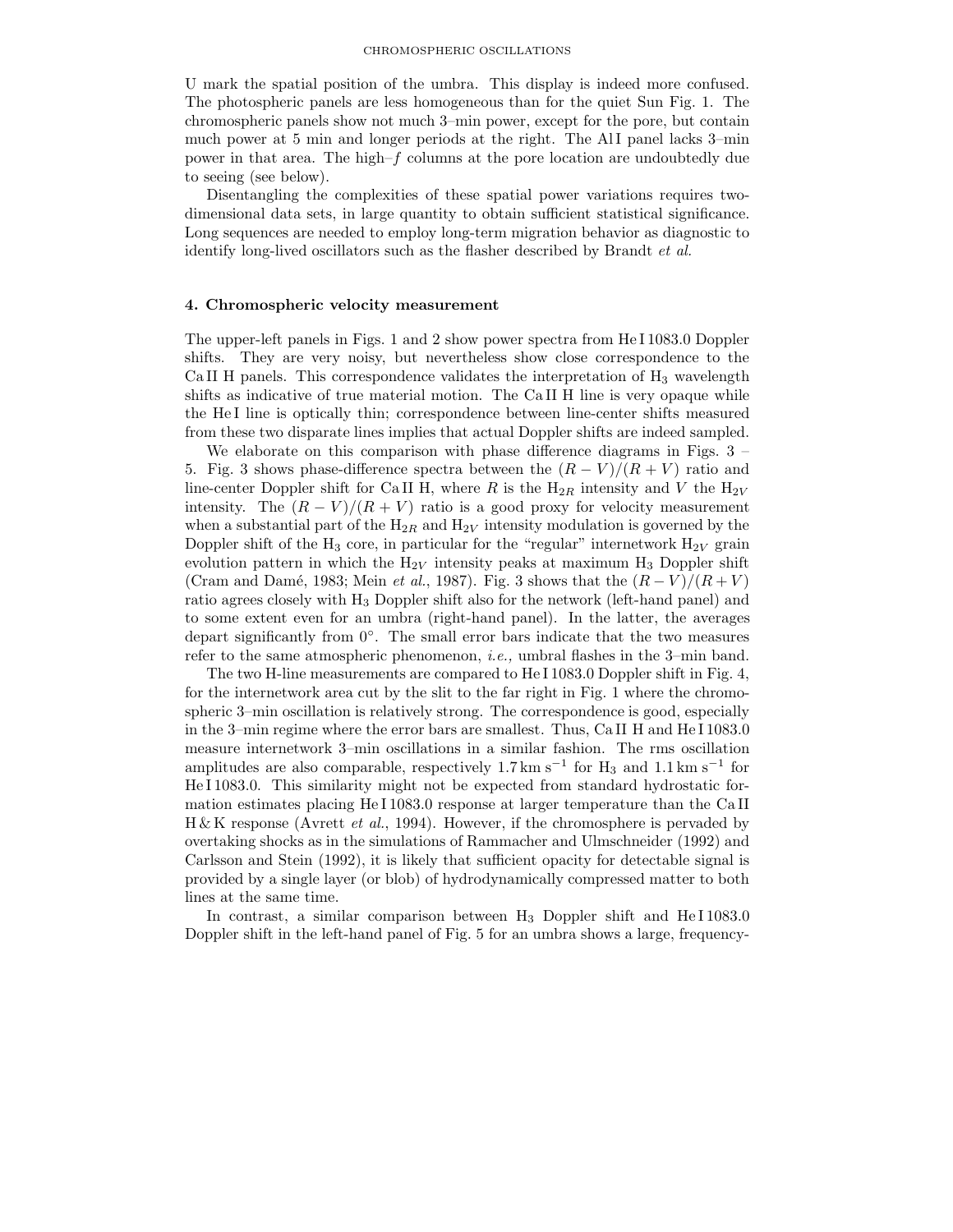

Fig. 3. Phase difference spectra between the Ca II H  $(R - V)/(R + V)$  ratio and H<sub>3</sub> Doppler shift. Left: network. Right: umbra. The scattered points are independent determinations from different spatial positions. The bars are  $1\sigma$  deviations from their averages (squares) per frequency bin.

dependent phase difference between the two measurements, in agreement with the results of Lites (1986) who concluded that the He I 1083.0 line is the preferred diagnostic to quantify umbral motions.

# **5. High-frequency signal significance**

The right-hand panel of Fig. 5 shows intensity phase differences between the low and high photosphere measured from two blend-free windows in the blue wing of Ca II H. At frequencies  $f > 10$  mHz, the phase differences scatter around 180 $^{\circ}$ . The same is seen in the left-hand panel, but there there are also high-frequency averages near 0◦. This behavior corresponds to the effect of seeing analyzed by Endler and Deubner (1983) (cf. Deubner *et al.*, 1984), "pulling phase differences to 0◦ or 180◦". Put simply, when seeing excursions move small-scale structures on and off the slit at high speed, signals result as schematically illustrated in the left-hand panel of Fig. 6. Such jittering causes high–f power with  $0°$  phase lag when the two measured signals are correlated at low frequency, 180◦ lag if the two solar signals are anti-correlated as in the illustration.

For example, image motion in  $I - V$  measurements of the solar granulation adds high–f components with  $0^\circ$  phase lag and high coherence between I and V, because rapid granular excursions across the slit produce synchronous high– $f$  noise spikes in both  $I$  and  $V$ , in phase because bright granules move upward. A good example of such granular jittering is shown in the Fe I  $I - V$  phase and coherence spectra in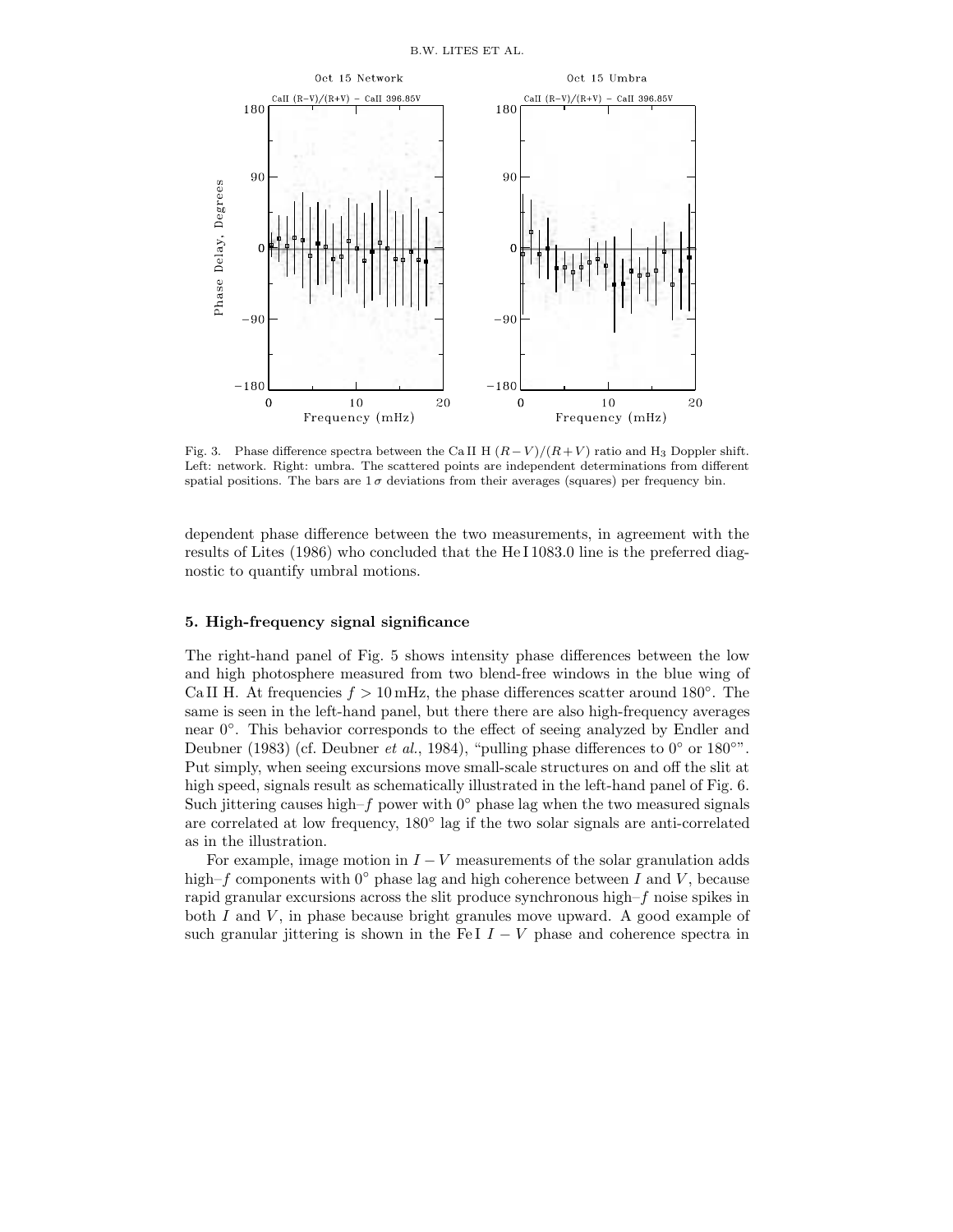

Fig. 4. Phase difference spectra for the quiet Sun internetwork at the far right in Fig. 1, respectively between H<sup>3</sup> Doppler shift and He I 1083.0 Doppler shift (left) and between the Ca II H  $(R - V)/(R + V)$  ratio and He I 1083.0 Doppler shift (right).

the top panels of Fig. 5 of Kulaczewski (1992). The phase difference is concentrated near 0◦ (actually 180◦ in his plot because he takes velocity positive downward) both at the low frequencies where granulation dominates the signal and at the highest frequencies; the coherence between  $I$  and  $V$  is largest and equal in these two domains. Similar high–f noise from seeing jitter of granules is seen in photospheric  $V - V$ and  $I - I$  comparisons. Another example is given by the pore in Fig. 2. It also furnishes long-lived steep spatial signal gradients, from which seeing jitter produces spurious high– $f$  signals with column-like appearance in such spatially-resolved power spectra. The 5-min oscillation patterns contribute less high– $f$  noise from image motion because they have larger spatial extent.

Higher up in the atmosphere the situation changes. In the inner H-line wing, a partial contrast reversal occurs on small spatial scales (Evans and Catalano, 1972) that is attributed by Suemoto *et al.* (1987, 1990) to bright downflows above intergranular lanes. In the inner–outer wing comparison in Fig. 5 this reversal shows as negative phase lag at low frequencies. Seeing jitter of these  $\text{low-}f$  reversals across the slit produces high–f noise with  $180°$  phase differences in the right-hand panel of Fig. 5, as it would do for the counter-correlated signals in the left-hand illustration of Fig. 6.

However, this is not the whole story. Seeing may also, while modulating  $\text{low-}f$ signals to higher frequencies, transcribe phases from low to high frequency and so produce spurious high–f signals with phase differences other than  $0°$  or  $180°$ . This happens for image blurring rather than image motion. The right-hand panel of Fig. 6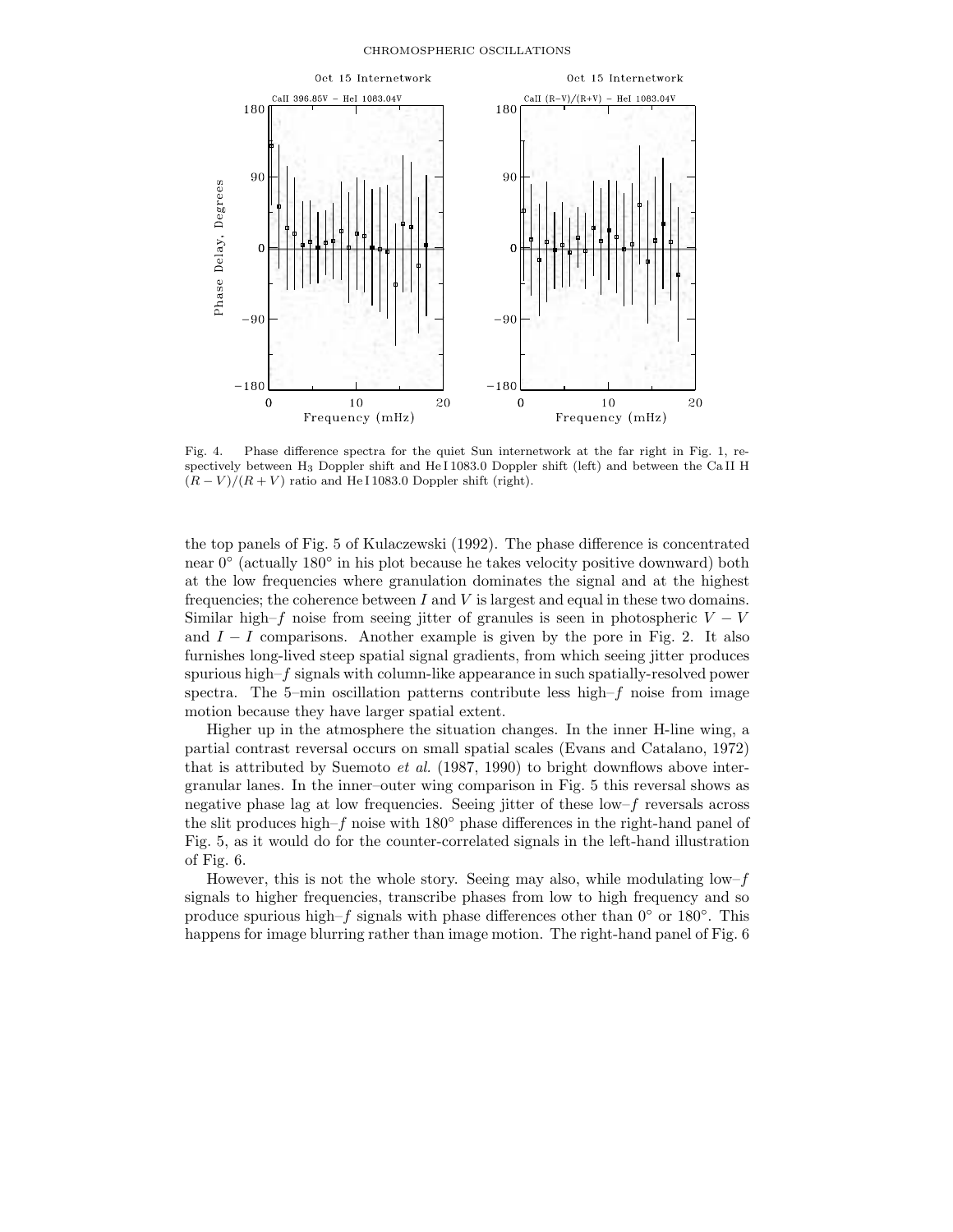

Fig. 5. Left: V *−* V phase differences between H<sup>3</sup> Doppler shift and He I 1083.0 Doppler Shift for an umbra. Right:  $I - I$  phase differences between the intensities at  $\Delta\lambda = -0.449$  nm and *−*0.075 nm from H3, for the quiet Sun internetwork pixels at the far right in Fig. 1.



Fig. 6. Schematic illustration of seeing effects, respectively "phase pulling" by image motion and "phase aliasing" by image blurring. Left: rapid excursions of small structures with steep spatial signal gradients across the slit cause high–f components with either  $0°$  or  $180°$  phase difference between different co-spatial signals. Right: episodic erasures of low–f signals cause high–f components with the same phase difference as between the low–f signals.

is a schematic illustration for two monofrequent signals that are 90◦ out of phase, with image blurring that consists of abrupt wash-out episodes in which the image loses all structure. Such blurring constitutes multiplication by a window function, the same for both oscillations (which may be regarded as modulating the window function). Convolution of their transforms and the window transform maintains the oscillation phase difference; the high–f Fourier components that serve to reproduce the blurring episodes in the two signals therefore have the same pairwise phase lag as the low– $f$  oscillations. Thus, blurring may alias low– $f$  phase differences to similar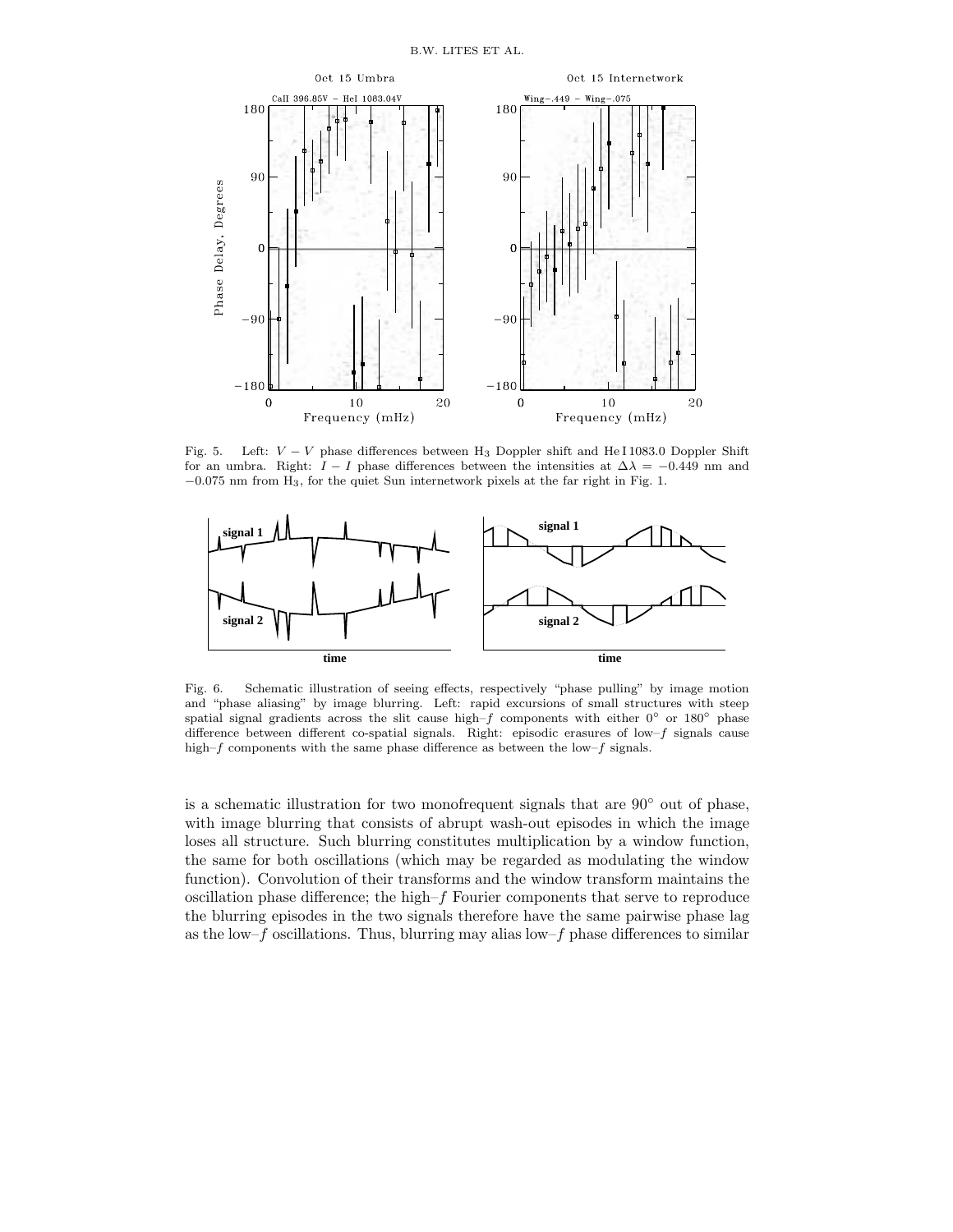high–f phase differences. This holds also for more realistic window functions with variation in window amplitude and shape.

It is not clear whether high– $f$  phase patterns such as those in Fig. 5 suffer more from phase pulling by image motion or from phase aliasing by image blurring, because the low–f phase differences themselves tend to  $-180°$  so that both phase pulling and aliasing produce high–f differences of about that value. In other upperphotosphere and chromospheric phase comparisons, however, we have noted patterns that seem to betray phase aliasing due to blurring. We don't show them here because similar phase spectra have been published by Kulaczewski (1992). They have characteristic butterfly shapes, in which the location and spread of the low–f phase differences are mimicked at the high– $f$  end. By and large, wide and narrow scatter correspond, the presence and absence of phase concentrations correspond, and the lag values of peak concentrations correspond as well. We therefore suspect that the high–f phase differences in these diagrams are actually set by those low–f signals which have the largest amplitude and phase stability. In particular, we wonder whether the internetwork high–f phase lags of  $60-90°$  for CaII 854.2 and CaII H  $I - V$  which puzzle Kulaczewski (his Fig. 6) and which have suggested "standing" chromospheric waves" to Fleck and Deubner (1989) may simply be due to such aliasing of lower-frequency oscillations for frequencies  $f > 10$  mHz.

Thus, high–f power should not only be distrusted when it possesses  $0°$  or  $180°$ phase difference, but also when high–f phase differences mimic lower–f behavior. With the advent of fast trackers and stable telescopes in Canary-quality seeing, such phase aliasing from blurring may become more noticeable than phase pulling from image motion. The two degradations differ in sensitivity to spatial structure; this difference may be an additional diagnostic.

**Acknowledgements.** We are much indebted to the NSO staff at Sacramento Peak, in particular the Vacuum Tower Telescope observers Steve Hegwer, Richard Mann and Eric Stratton. Jo Bruls and Gianna Cauzzi helped to transfer tapes to Exabytes. RJR gratefully acknowledges not only NATO's funding of the present workshop, but also travel support from NATO in the form of CRG grant 900229.

#### **References**

- Avrett, E. H., Fontenla, J. M., and Loeser, R.: 1994, in D. M. Rabin, J. T. Jefferies, and C. Lindsey (Eds.), *Infrared Solar Physics*, Proc. IAU Symp. 154, Kluwer, Dordrecht, p. 35
- Ayres, T. R.: 1991, in P. Ulmschneider, E. Priest, and B. Rosner (Eds.), *Mechanisms of Chromospheric and Coronal Heating*, Heidelberg Conference, Springer Verlag, Berlin, p. 228
- Brandt, P. N., Rutten, R. J., Shine, R. A., and Trujillo Bueno, J.: 1992, in M. S. Giampapa and J. A. Bookbinder (Eds.), *Cool Stars, Stellar Systems, and the Sun*, Proc. Seventh Cambridge Workshop, ASP Conf. Ser., Vol. 26, p. 161
- Brown, T. M., Bogdan, T. J., Lites, B. W., and Thomas, J. H.: 1992, *Astrophys. J.* **394**, L65

Carlsson, M. and Stein, R. F.: 1992, *Astrophys. J.* **397**, L59

- Cram, L. E. and Dam´e, L.: 1983, *Astrophys. J.* **272**, 355
- Deubner, F.-L., Endler, F., and Staiger, J.: 1984, *Mem. Soc. Astron. Italia* **55***o*, 135
- Duvall, T. L., Jefferies, S. M., Harvey, J. W., and Pomerantz, M. A.: 1993, *Nature* **362**, 430
- Endler, F. and Deubner, F.-L.: 1983, *Astron. Astrophys.* **121**, 291
- Evans, J. W. and Catalano, C. P.: 1972, *Solar Phys.* **27**, 299
- Fleck, B. and Deubner, F.-L.: 1989, *Astron. Astrophys.* **224**, 245
- Fleck, B. and Schmitz, F.: 1993, *Astron. Astrophys.* **273**, 671
- Kalkofen, W., Rossi, P., Bodo, G., and Massaglia, S.: 1994, *Astron. Astrophys.* **284**, 976